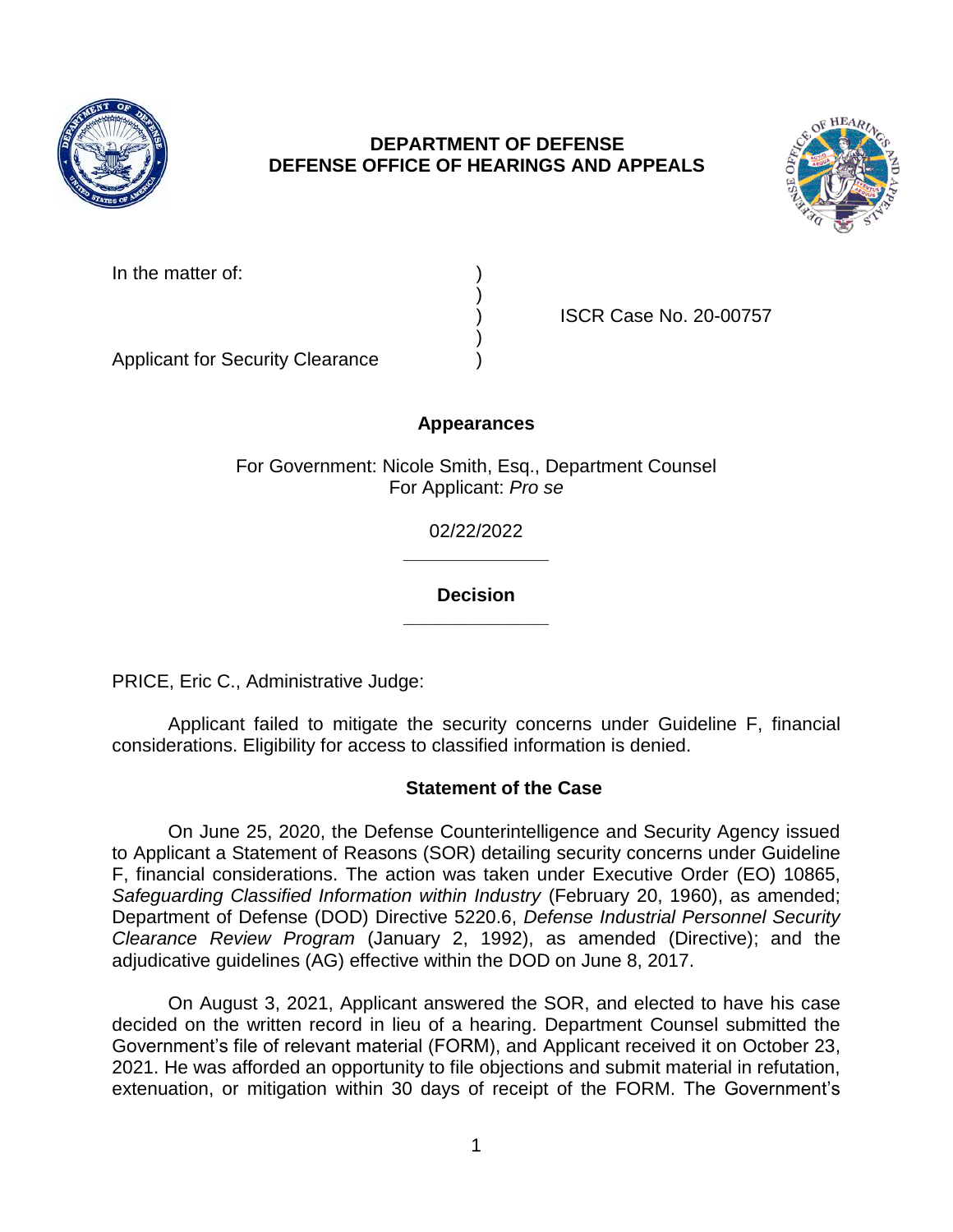evidence is identified as Items 3 through 5. Applicant submitted no response. There were no objections by Applicant, and all Items are admitted into evidence. The case was assigned to me on February 1, 2022.

#### **Findings of Fact**

Applicant admitted the sole SOR allegation. After a thorough and careful review of the pleadings and exhibits submitted, I make the following findings of fact.

 Applicant is 48 years old. He earned a bachelor's degree in 2004 and subsequently attended technical school and community college. Applicant married in 1994, divorced in 2013, reconciled and has cohabitated with his former spouse since 2014. (Items 3, 4)

 unemployment and underemployment, and noted his ex-wife's spending habits Applicant completed a security clearance application (SCA) in July 2018 and was interviewed by a government investigator in January 2019. He disclosed a delinquent credit card account (approximately \$66,000). Applicant said he was unable to pay the debt after his contract with a Federal agency ended in May 2015 because of contributed to his financial difficulties and their divorce. He reported unemployment from May 2015 to December 2015, and part-time employment from December 2015 until he secured full-time employment in July 2016. (Items 3, 4)

Applicant stated he used the delinquent credit card to pay health insurance costs and, prior to losing his contractor position, made the minimum monthly payment required under the card agreement. Applicant said he informed the creditor he lost his job and would be unable to make monthly payments in May or June 2015, and reported an account balance of approximately \$55,000 at the time. He said subsequent efforts to settle the account were unsuccessful because he could not afford to pay other monthly living expenses and payments requested by the creditor at that time. Applicant reported the creditor offered credit counseling as a term of an agreement that also required he pay at least two percent of the total balance each month, but that he did not attend credit counseling because he was unable to make the required payments. He reports no payments on the account alleged at SOR ¶ 1.a., since June 2015, and credit records reflect no account activity since December 2015. (Items 3, 4, 5).

During his January 2019 background interview, Applicant reported he had a good job with steady income, that his financial situation was good, that he paid his bills on time and had savings, but said he was unable to repay the delinquent credit card balance. He also disclosed a second delinquent account (\$16,000) with the same creditor, and opined the loan account was likely not reflected in his credit report because it was beyond the statute of limitations and no longer a valid debt. (Item 4)

In his August 2021 answer to the SOR, Applicant admitted owing the debt alleged in SOR ¶ 1.a. He again attributed the delinquency to unemployment and underemployment, and recounted unsuccessful efforts to reach a settlement agreement with the creditor. He noted that after his financial situation improved and the account was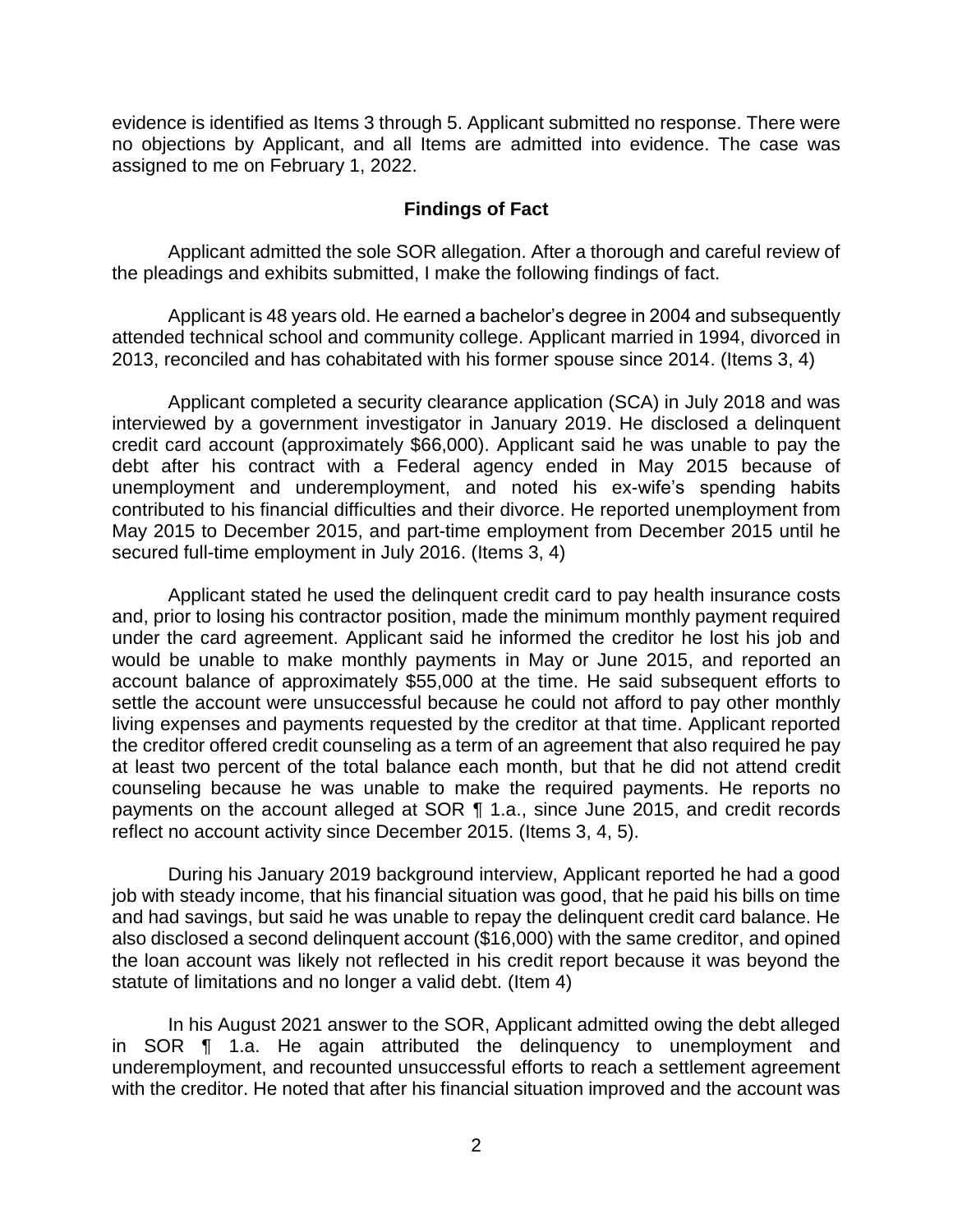charged off, he continued communications with the creditor in an effort to settle the debt, but made no payments. He said legal experts advised him not to make any payments on the account, because payment on the delinquent debt would extend the period during which the creditor would have legal recourse under state law. He admitted he had made no payments in five years, and stated his belief the statute of limitations barred the creditor from collecting the unsecured debt. He concluded by recounting his service to various U.S. Government entities, including work in Afghanistan. The debt in SOR ¶ 1.a. is not resolved. (Items 2, 3, 4, 5)

Applicant did not provide specific evidence of his current financial budget, savings or expendable income. Credit records submitted by the Government dated December 2019 reflect only two active credit accounts, the account alleged in the SOR and another credit card account with a then current balance of less than \$100. (Item 5)

Any derogatory information that was not alleged in the SOR will not be considered for disqualifying purposes. However, it may be considered in the application of mitigating conditions and in a whole-person analysis.

#### **Policies**

When evaluating an applicant's suitability for national security eligibility, the administrative judge must consider the adjudicative guidelines (AG). In addition to brief introductory explanations for each guideline, the adjudicative guidelines list potentially disqualifying conditions and mitigating conditions, which are used in evaluating an applicant's eligibility for access to classified information.

These guidelines are not inflexible rules of law. Instead, recognizing the complexities of human behavior, these guidelines are applied in conjunction with the factors listed in the adjudicative process. The administrative judge's overarching adjudicative goal is a fair, impartial, and common sense decision. According to AG ¶ 2(c), the entire process is a conscientious scrutiny of a number of variables known as the "whole-person concept." The administrative judge must consider all available, reliable information about the person, past and present, favorable and unfavorable, in making a decision.

 eligibility will be resolved in favor of the national security." In reaching this decision, I have The protection of the national security is the paramount consideration. AG ¶ 2(b) requires that "[a]ny doubt concerning personnel being considered for national security drawn only those conclusions that are reasonable, logical, and based on the evidence contained in the record. Likewise, I have avoided drawing inferences grounded on mere speculation or conjecture.

Under Directive ¶ E3.1.14, the Government must present evidence to establish controverted facts alleged in the SOR. Directive ¶ E3.1.15 states an "applicant is responsible for presenting witnesses and other evidence to rebut, explain, extenuate, or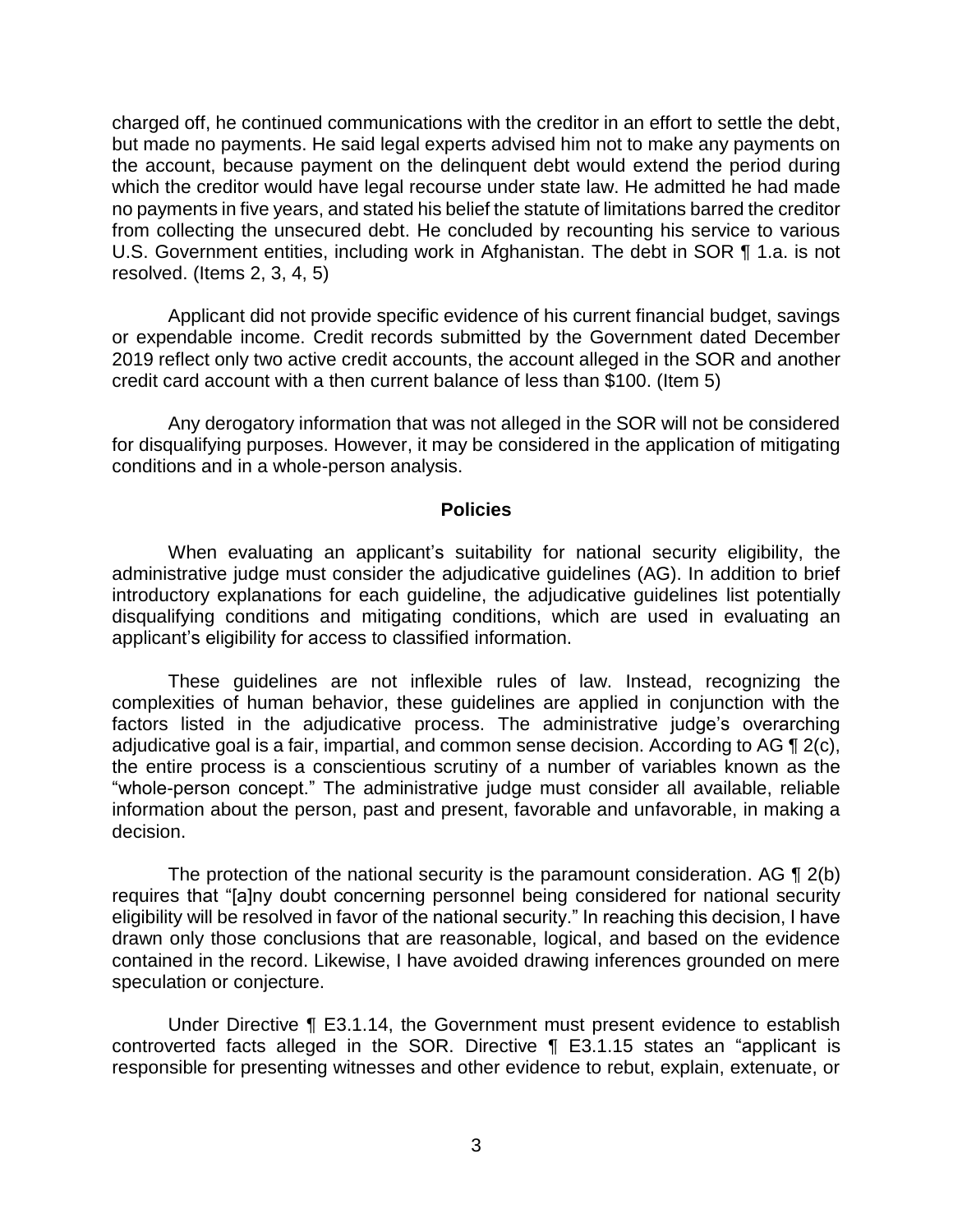mitigate facts admitted by the applicant or proven by Department Counsel, and has the ultimate burden of persuasion as to obtaining a favorable clearance decision."

A person who seeks access to classified information enters into a fiduciary relationship with the Government predicated upon trust and confidence. This relationship transcends normal duty hours and endures throughout off-duty hours. The Government reposes a high degree of trust and confidence in individuals to whom it grants access to classified information. Decisions include, by necessity, consideration of the possible risk that an applicant may deliberately or inadvertently fail to safeguard classified information. Such decisions entail a certain degree of legally permissible extrapolation as to potential, rather than actual, risk of compromise of classified information.

 Section 7 of EO 10865 provides that decisions shall be "in terms of the national interest and shall in no sense be a determination as to the loyalty of the applicant concerned." *See also* EO 12968, Section 3.1(b) (listing multiple prerequisites for access to classified or sensitive information).

#### **Analysis**

#### **Guideline F: Financial Considerations**

The security concern relating to the guideline for financial considerations is set out in AG ¶ 18:

Failure to live within one's means, satisfy debts, and meet financial obligations may indicate poor self-control, lack of judgment, or unwillingness to abide by rules and regulations, all of which can raise questions about an individual's reliability, trustworthiness, and ability to protect classified or sensitive information. Financial distress can also be caused or exacerbated by, and thus can be a possible indicator of, other issues of personnel security concern such as excessive gambling mental health conditions, substance misuse, or alcohol abuse or dependence. An individual who is financially overextended is at greater risk of having to engage in illegal or otherwise questionable acts to generate funds. Affluence that cannot be explained by known sources of income is also a security concern insofar as it may result from criminal activity, including espionage.

This concern is broader than the possibility that an individual might knowingly compromise classified information in order to raise money. It encompasses concerns about an individual's self-control, judgment, and other qualities essential to protecting classified information. An individual who is financially irresponsible may also be irresponsible, unconcerned, or negligent in handling and safeguarding classified information. *See* ISCR Case No. 11-05365 at 3 (App. Bd. May 1, 2012).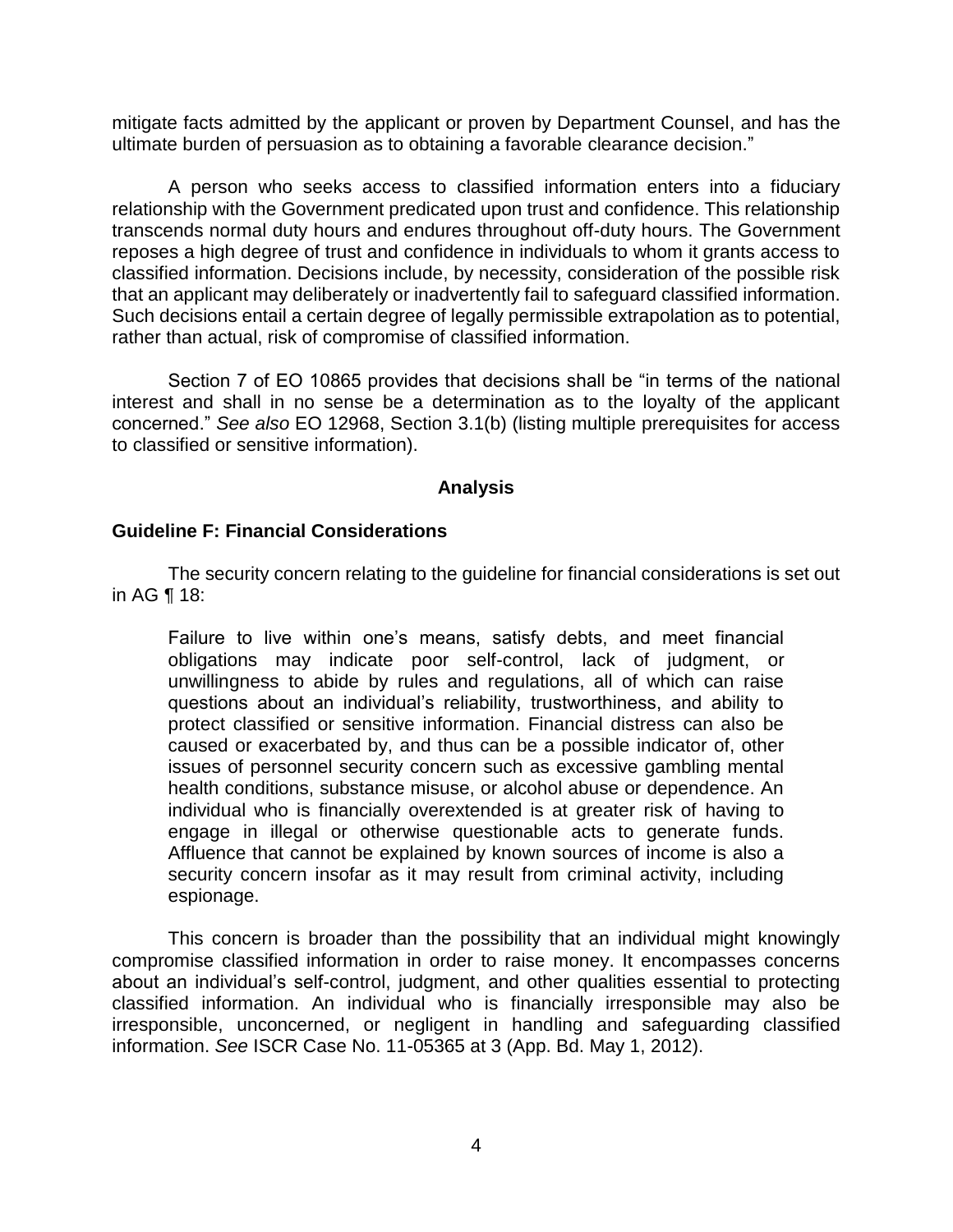AG ¶ 19 provides conditions that could raise security concerns. The following are potentially applicable:

(a) inability to satisfy debts;

(b) unwillingness to satisfy debts regardless of ability to do so; and

(c) a history of not meeting financial obligations.

Applicant has a single delinquent debt that began accumulating in 2015. He disclosed the debt alleged in the SOR and efforts to settle the account in his 2018 SCA and 2019 background interview. Applicant admitted the debt was his in his answer to the SOR. He has provided no evidence of payment on the debt since 2015 or that the debt has been resolved. There is sufficient evidence to support the application of the above disqualifying conditions.

The guideline also includes conditions that could mitigate security concerns arising from financial difficulties. The following mitigating conditions under AG ¶ 20 are potentially applicable:

(a) the behavior happened so long ago, was so infrequent, or occurred under such circumstances that it is unlikely to recur and does not cast doubt on the individual's current reliability, trustworthiness, or good judgment;

(b) the conditions that resulted in the financial problem were largely beyond the person's control (e.g., loss of employment, a business downturn, unexpected medical emergency, a death, divorce or separation, clear victimization by predatory lending practices, or identity theft), and the individual acted responsibly under the circumstances;

(c) the individual has received or is receiving financial counseling for the problem from a legitimate and credible source, such as a non-profit credit counseling service, and there are clear indications that the problem is being resolved or is under control; and

(d) the individual initiated and is adhering to a good-faith effort to repay overdue creditors or otherwise resolve debts.

Applicant used the delinquent credit card account alleged in the SOR to pay health insurance costs prior to losing his contracting position in May 2015. He admitted making only minimum payments prior to that time on an estimated account balance of \$55,000. He provided no evidence of payment on the debt since 2015 or evidence the debt has been resolved. AG ¶ 20(a) does not apply.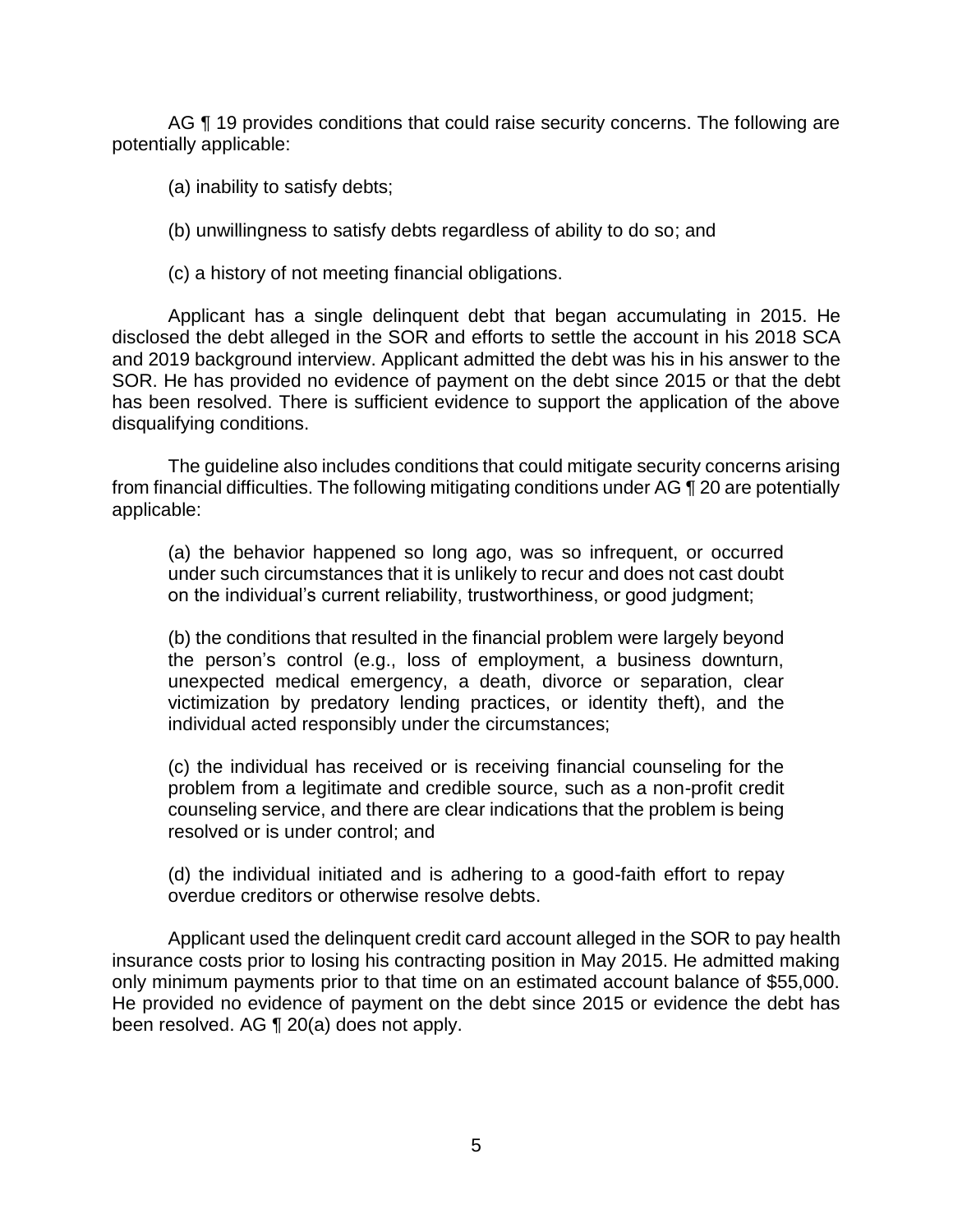Applicant attributes his financial issues to unemployment and underemployment, and attributes contemporaneous financial difficulties to his ex-wife's spending habits that contributed to their divorce in 2013. His divorce, unemployment and underemployment from May 2015 to July 2016 were beyond his control. Applicant reported attempts to settle the debt with the creditor from 2015 until at least January 2019, but did not provide documentary evidence of any action on his part to contact the creditor or proof of any payments to resolve the debt. His failure to make a single payment on this delinquent debt once he had the ability to do so after securing fulltime employment in July 2016 was not acting responsibly under the circumstances. AG ¶ 20(b) partially applies.

Applicant has made no payments on the delinquent account since 2015, and declined to participate in financial counseling offered by the creditor. He reported being advised by legal experts not to make a single payment on the delinquent account to avoid resetting the statute of limitations. Reliance upon a statute of limitations does not constitute a good-faith effort to resolve financial difficulties and is of limited mitigation value. *See* ISCR Case No. 15-01208 at 3 (App. Bd. Aug. 26, 2016). Although an applicant legally may rely on the running of a statute of limitation to avoid paying a debt, such reliance does not, by itself, constitute a good-faith effort to resolve debts within the meaning of the Directive. *See* ISCR Case No. 99-9020 at 6 (App. Bd. June 4, 2001). AG  $\P\P$  20(c) and 20(d) do not apply.

#### **Whole-Person Concept**

Under the whole-person concept, the administrative judge must evaluate an applicant's eligibility for a security clearance by considering the totality of the applicant's conduct and all the circumstances. The administrative judge should consider the nine adjudicative process factors listed at AG ¶ 2(d):

(1) the nature, extent, and seriousness of the conduct; (2) the circumstances surrounding the conduct, to include knowledgeable participation; (3) the frequency and recency of the conduct; (4) the individual's age and maturity at the time of the conduct; (5) the extent to which participation is voluntary; (6) the presence or absence of rehabilitation and other permanent behavioral changes; (7) the motivation for the conduct; (8) the potential for pressure, coercion, exploitation, or duress; and (9) the likelihood of continuation or recurrence.

Under AG ¶ 2(c), the ultimate determination of whether to grant eligibility for a security clearance must be an overall commonsense judgment based upon careful consideration of the guidelines and the whole-person concept.

I considered the potentially disqualifying and mitigating conditions in light of all the facts and circumstances surrounding this case. I have incorporated my comments under Guideline, F in my whole-person analysis. Some of the factors in AG ¶ 2(d) were addressed under that guideline, but some warrant additional comment.